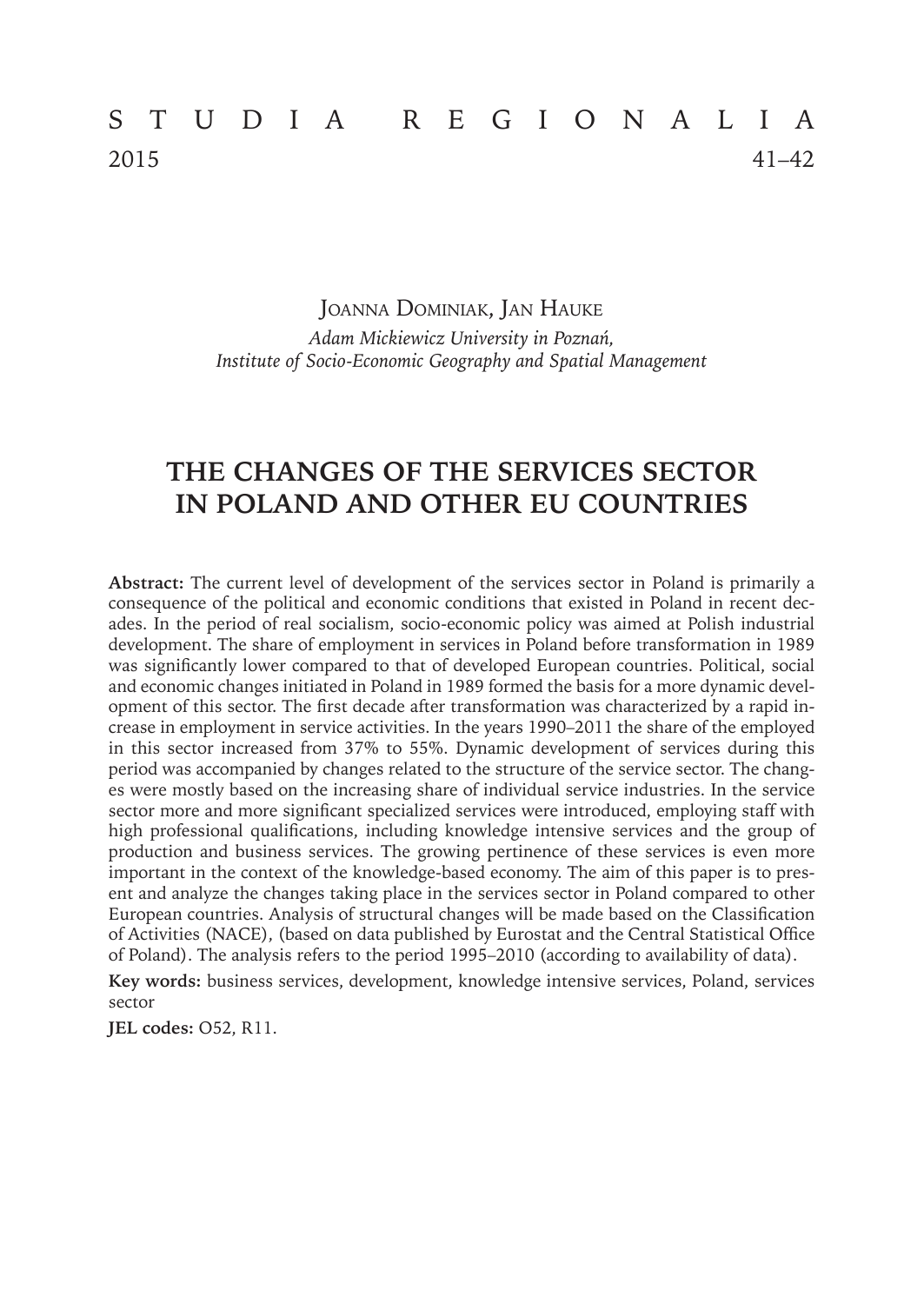#### **1. Introduction**

Post-Industrialisation i.e. the process of reducing the share of industrial production in the global economy to the service sector as one of three postfordish trends of development has been launched already in the '70s XX century (Chojnicki, 1999). Postmodern breakthrough influenced the development of services in two ways: on the one hand by shifting the workforce has engaged directly in production to all kinds of service activities, on the other hand – through rising demand for services previously operating within manufacturing enterprises, services for manufacturers, and business (Werwicki, 1998).

The process of separation outside companies of a number of different service activities (outsourcing) is recognized as one of the most important causes of the growing role of services in the economy. Of great importance is also attributed to the growth and prosperity of societies associated with the growing demand for consumer services (Nowosielska, 1994, Werwicki, 1998). Development of services is also connected to the dynamic development of new activities, especially the ICT (Information and Communications Technology) sector.

The current level of development of the services sector in Poland is primarily a consequence of political and economic conditions that existed in Poland in recent decades. In the period of real socialism, social and economic policy was directed on the development of the industry. The share of employed in services in Poland '80s was significantly lower in comparison to that of developed European countries. Only changes in political, social and economic initiated in Poland in 1989 formed the basis for a more dynamic development of this sector.

The '90s were characterized by a rapid increase in employment in service activities. In the years 1990–2011 the share of employed in this sector increased from 37% to 55%. The share of services was also growing in its contribution to gross value added (GVA). The dynamic development of services which has been taken place in Poland since the early '90s accompanied by changes related to the structure of the services sector. The service sector is subject to continuous internal changes and even in the most developed economies is not yet finally formed. The problem of the role and changes to services in Poland was analyzed by many Polish researchers. Some of them have been included in the list of references (Literature).

The aim of this paper is to present and analyze the changes taking place in the services sector in Poland compared to other European Countries. Analysis of structural changes is based on the Classification of Activities (NACE) (Table 1) with the use the data published by Eurostat and GUS – the Central Statistical Office of Poland).

The analysis refers to the period 1995–2010 (according to availability of data for EU countries) and it is realized using two statistical methods:

– Standard cluster analysis (Ward method) was used to distinguish clusters of EU countries. Every country taken into consideration is described by a data matrix and the cluster analysis is applied to compare matrices (countries) using the distance between matrices as defined by Frobenius norm (of the difference of matrices).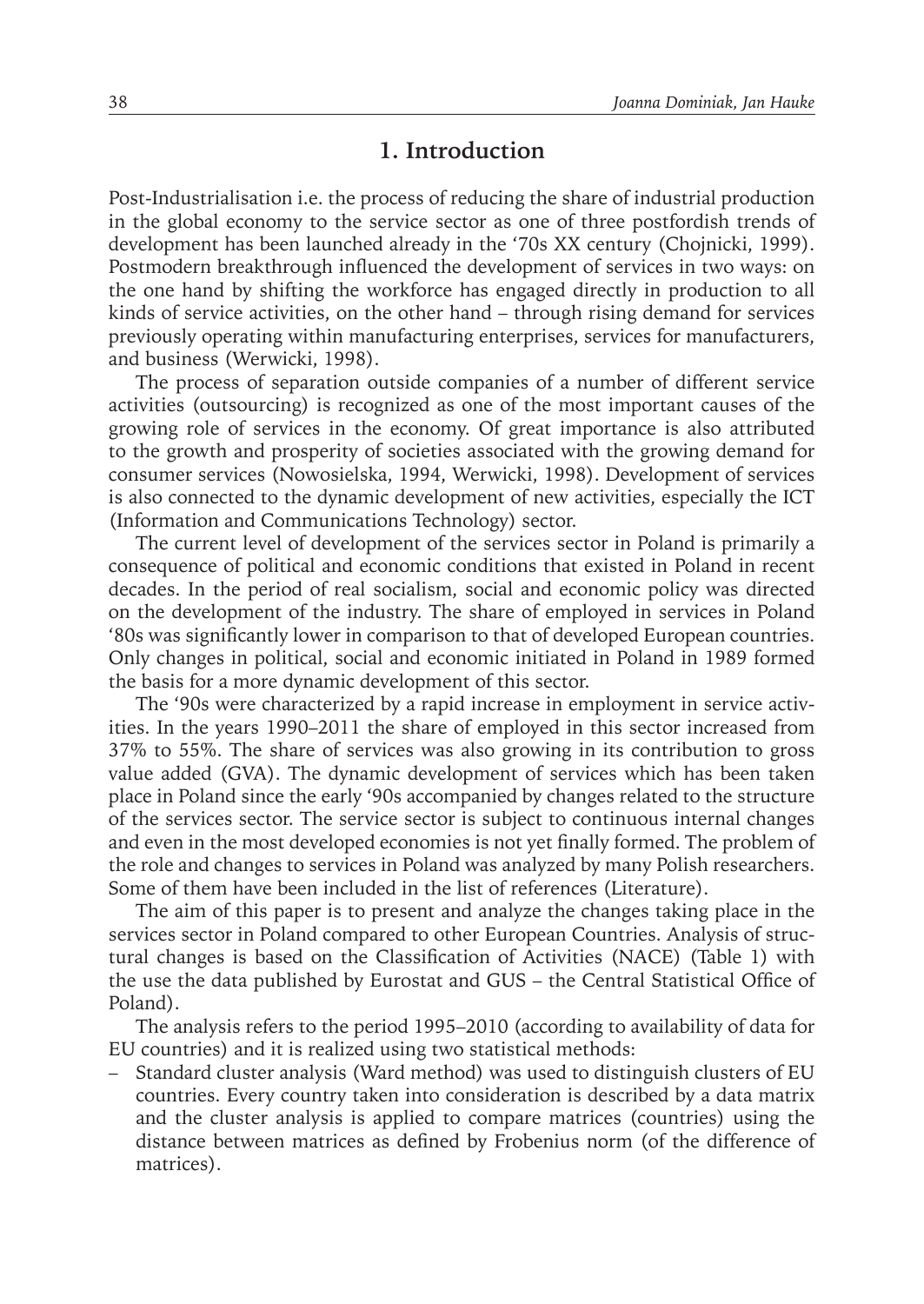| NACE classification of services |                                                                                                          |  |  |  |
|---------------------------------|----------------------------------------------------------------------------------------------------------|--|--|--|
| S1                              | Wholesale and retail trade; repair of motor vehicles, motorcycles, and personal and house-<br>hold goods |  |  |  |
| S <sub>2</sub>                  | Hotels and restaurants                                                                                   |  |  |  |
| S3                              | Transport, storage and communication                                                                     |  |  |  |
| S4                              | Financial intermediation                                                                                 |  |  |  |
| S5                              | Real estate, renting and business activities                                                             |  |  |  |
| S6                              | Public administration and defence; compulsory social security                                            |  |  |  |
| S7                              | Education                                                                                                |  |  |  |
| S8                              | Health and social work                                                                                   |  |  |  |
| S9                              | Other community, social and personal service activities                                                  |  |  |  |
| S10                             | Activities of households                                                                                 |  |  |  |
| *                               | Extra-territorial organizations and bodies                                                               |  |  |  |
|                                 |                                                                                                          |  |  |  |

Table 1. NACE classification of services

\* – services not taken into account in the analysis

– Analysis of trends with the use of linear regression for groups of EU countries and shares of 9 of analysed types of services treated separately. Trends are constructed for mean values representing each of three groups (clusters) of countries distinguished by first method.

### **2. Theoretical basics**

The transformation of the country's economy is echoed by changes in the sectoral structure of employment and the creation of national income. The sector system of the economy is derived from the concept of three sectors of the economy. As a precursor of three-sector economy concept is considered to List (see Cyrek, 2008), who in the development process distinguished 5 stages: savagery, pastoralists, agricultural, agro-industrial, agro-industrial and commercial.

The increased interest in issues related to the regularities of development of individual sectors of the economy dates back to the '30s of the twentieth century. At that time, Fisher (1935) formulated the concept of the three sectors of the economy, developed later by Clark (1940) and Fourastié (1969), which has become an important theory explaining the causes of and changes in the economic structure of countries. Despite the differences there was general agreement that with the ongoing economic development was observed the trend of reducing the role of agriculture, accompanied by an increase, then stabilization, and finally the decline of industry on the one hand, and the systematic increase in the importance of the service sector on the other hand.

In consequence, there was a simple division of the economy into three sectors: agricultural, industrial and services, which led to criticism that fully explains the essence of the economic processes which take place today. The criticism was related primarily to the criteria of the division and scope of the various sectors (inter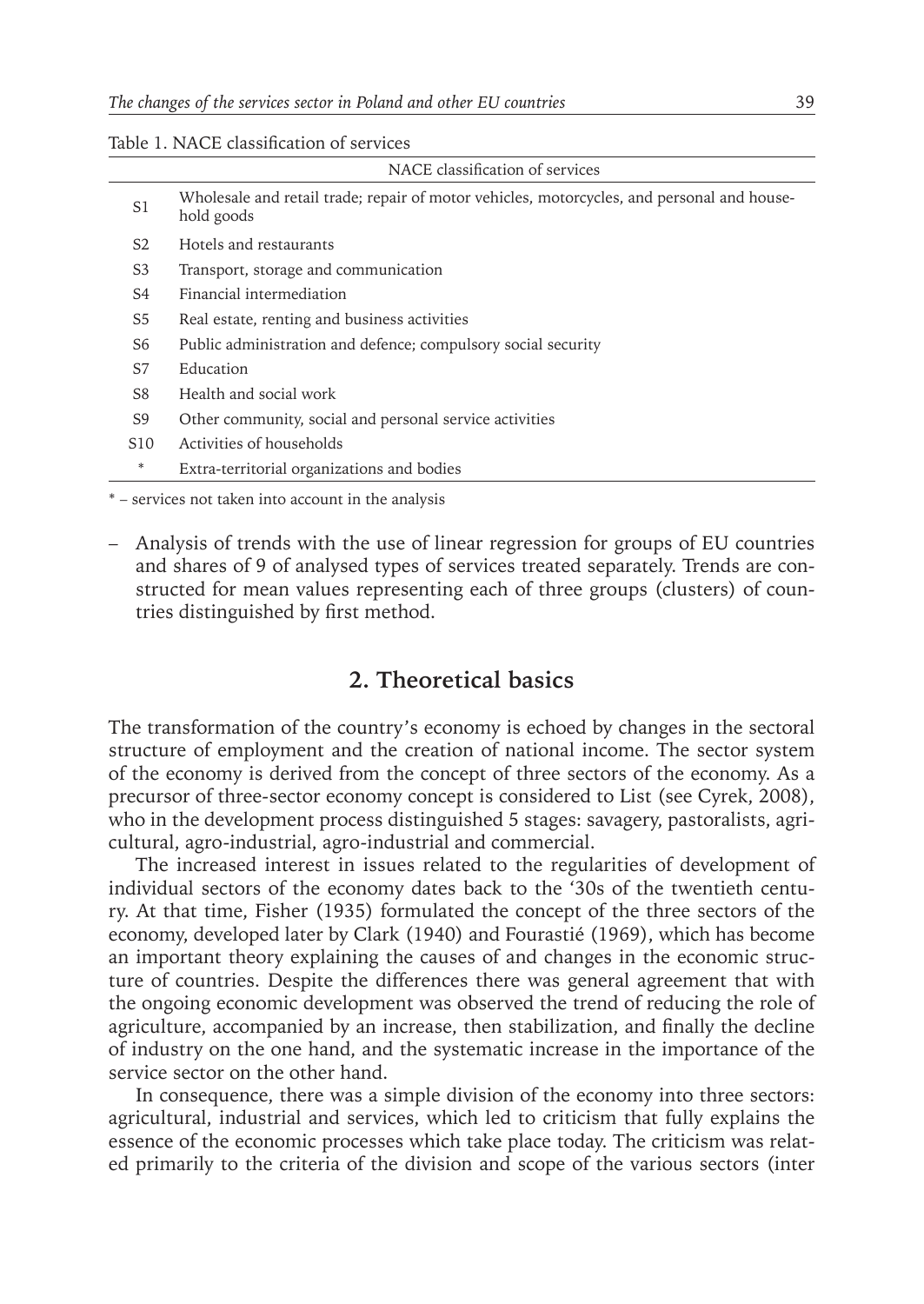alia: Kwiatkowski, 1980, Rogoziński, 1993). Particularly the controversy over the heterogeneity of the tertiary sector, resulting in attempts to subdivide the services sector (*e.g.* Menz, 1965, Katouzian, 1970, Kabaj, 1972).

As a result of the development of modern technology, followed by blurring the differences between material products and services, and examples of some countries (Middle East, countries based on the development of tourism) show that a high level of service development was not preceded by a phase of industrial development. After all, this theory has its important place in the theoretical concepts referring to service activities, it also became a starting point in taking forward the concept of the services of Giarini (1986). This concept is based on a functional approach, in which we have to deal with all service activities regardless of their affiliation to specific sectors of the economy, and therefore the sphere of services (Kłosowski, 2006, Nowosielska, 1994). The concept also draws attention to services for enterprises and business, which are increasingly becoming an integral part of the production process and cause the inter-penetration of production and service activities. According to Kłosowski (2006) functional approach represents significant progress compared to the sectoral approach, but due to the limitations of the statistics it is impossible to its use in empirical research. The empirical analysis was used therefore aggregated data for three sectors of the economy and NACE and its counterpart in Poland – Polska Klasyfikacja Działalności (PKD) – the Polish Classification of Activities.

The development of services is accompanied by changes in the structure of the services sector. The concept of post-industrial society of Bell (1974), the three phases of the development of society are also accompanied by changes in the structure of services. In the phase of pre-industrial society, there has been a predominance of simple services, while the industrial phase is characterized by dynamic development of the services for manufacturers and business, and the third phase of postindustrial – modern knowledge-based services.

Flejterski and others (2005) distinguishes four phases of the development of the services sector in the process of socio-economic development: (1) The initial phase is characterized by the dominance of services that do not require high qualifications, (2) The growth phase which is characterized by the development of services requiring certain qualifications, (3) The phase of development of service for industry and increase consumption of services, and (4) The phase of development services based on high technologies. According to the authors of this classification the service sector in Poland is dominated by the characteristics of the third phase. Increasingly important in the services sector gain specialized services, employing highly skilled staff, among them the services highly saturated with knowledge, and a group of services for manufacturers and for business. Specialized services gain an increasingly important role in the services sector, achieved by employing staff with high professional qualifications, including the services of saturated knowledge and group services for producers and for businesses. This fact has also been confirmed in the concept of self-service society of Gershuny (1978). According to Gershuny as a result of technological advances there has been a mass emergence and spread of certain goods (such as washing machines, cars), so that households themselves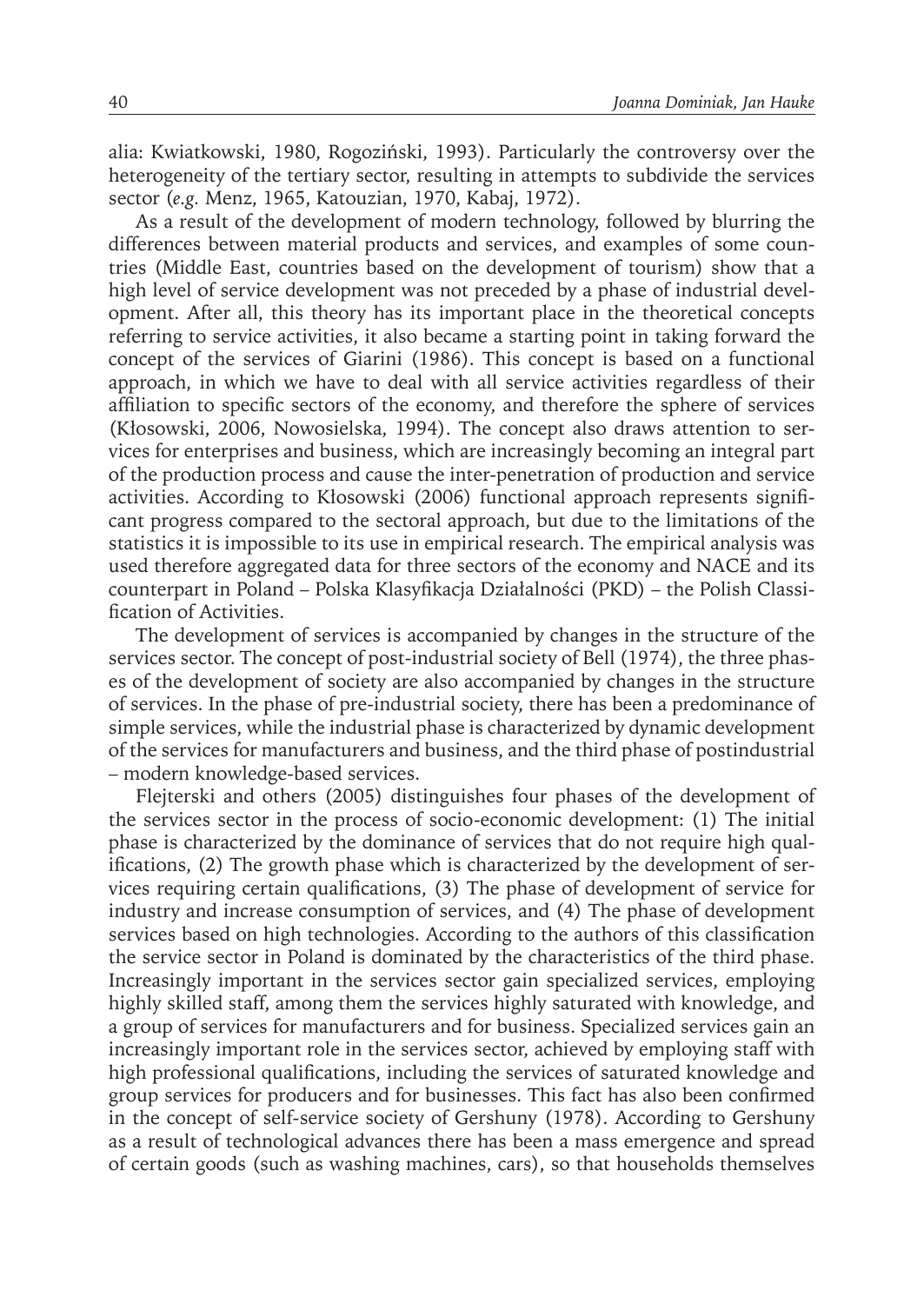have begun to provide services that previously they purchased. This process has led to a decline in the importance of services for the public (such as *e.g.* laundromats, cinemas, public transportation etc) while the increased importance of services for manufacturers and business. The reason for it is that enterprises – in contrast to households are increasingly choosing (for financial reasons) to use outsourcing and their related services. Development of services for manufacturers and businesses, particularly those based on knowledge (Knowledge Intensive Business Services – KIBS) has become an important element of structural transformation of the services sector. The literature devoted to the subject emphasized the role of these services in the development of a modern economy based on knowledge, creation and implementation of innovations (Hertog, 2000, Miles, 2005, 2008, Muller, Doloreux, 2007, Strambach, 2008). KIBS development, intensively using knowledge, skills, qualified staff, and a new technology is seen as an indicator of the transition to a knowledge-based economy (Miles, 2008, Wegrzyn, 2013).

## **3. Development of services in Poland compared to other European countries**

In the structure of the economies of industrial countries dominate services, generating about 2/3 of added value and acting more or less the same share in total employment. High share of services in the economic structure characterized by, inter alia, the United States, Japan and European countries like France, Belgium, Denmark, Greece and the United Kingdom.

In Poland, the share of services in employment has increased since the '60s from 23% to over 55% in 2012. At the beginning of transformation in the '80s and '90s, Poland was characterized by an economic structure with a relatively high share of industry in GDP. The current economic structure is the result of political and economic conditions of recent decades. Poland still belongs to countries with relatively low share of services in the structure of employment and in the structure of gross value added (GVA). Lower share was recorded only in Bulgaria and Romania (Table 2).

The low share of employment in the service sector is accompanied by a relatively high growth in the number of employees in this sector. Growth rate of the employed

| The percentage of employed<br>in the services sector in 2013 | Countries                                                                                   |  |  |
|--------------------------------------------------------------|---------------------------------------------------------------------------------------------|--|--|
| Above 80\%                                                   | United Kingdom, The Netherlands, Belgium, Denmark                                           |  |  |
| 70-80\%                                                      | Luxembourg, Ireland, Germany, France, Norway, Sweden,<br>Greece, Spain, Austria, Finland    |  |  |
| $60 - 69\%$                                                  | Italy, Latvia, Estonia, Portugal, Lithuania, Slovakia, Hungary,<br>Slovenia, Czech Republic |  |  |
| $50 - 59\%$                                                  | Poland, Bulgaria                                                                            |  |  |
| Below 50%                                                    | Romania                                                                                     |  |  |

Table 2. The level of development of the service sector in selected European countries

Source: own calculations based on the Eurostat data.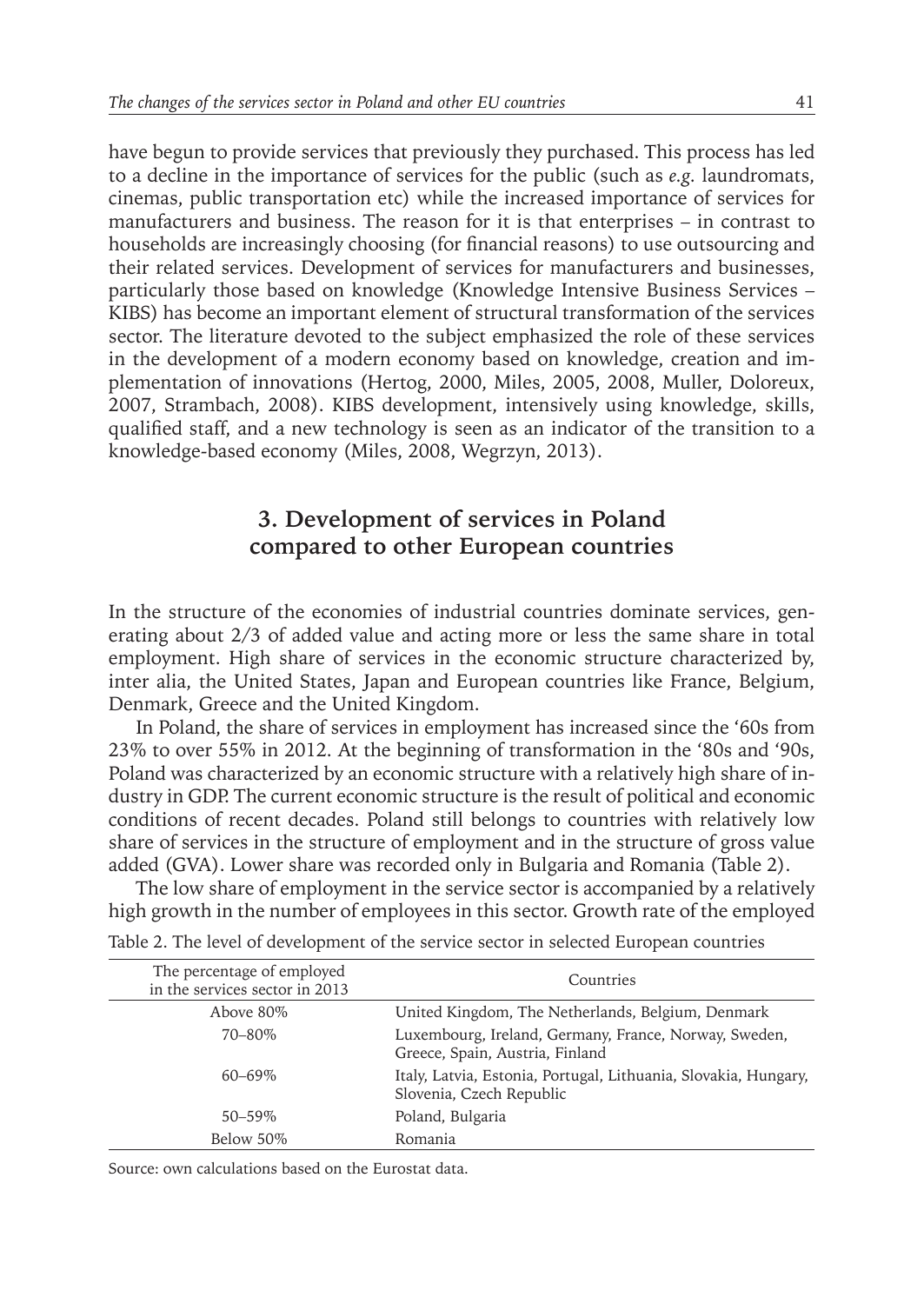| The dynamics | <b>Employment Growth</b><br>Rate | Countries                                               |  |  |
|--------------|----------------------------------|---------------------------------------------------------|--|--|
| Largest      | above $150\%$                    | Ireland, Luxembourg, Spain                              |  |  |
| High         | $130 - 150\%$                    | The Netherlands, Slovenia, Poland                       |  |  |
| Average      | 120-130\%                        | Austria, Belgium, Portugal, Italy, Slovakia, Germany    |  |  |
| Low          | 110-120\%                        | Lithuania, Latvia, Denmark, Sweden, the Czech Republic, |  |  |
|              |                                  | Hungary, Bulgaria                                       |  |  |

Table 3. Dynamics of the development of the services sector in selected EU countries in the period 1995–2011

Source: own calculations based on the Eurostat data

in the service sector in the years 1995–2011 exceeded 130% and was higher than the average value of this indicator in European Union countries (Table 3). Note, however, that the development of the services sector did not vary in this period in a manner uniform. The beginning of the '90s was characterized by a much stronger increase in employment in services as well as their participation in the creation of GVA, than the period after 2003, when the note rather a stabilization of the development of the services sector.

#### **4. Changes in the structure of the EU services sector**

**The first stage** of the analysis of changes in the structure of the EU services sector was performed with the use of the data set consisted of 23 matrices representing 23 objects (EU countries) considered during 16 years with shares of 10 types of services in the services taken together. For these matrices distances between the objects were calculated with the use of Frobenius norm for difference of matrices. Then for such understood distances the standard cluster analysis (Ward method) was used to distinguish clusters of objects. The above classification procedure and substantive analysis led to the separation of the three groups of countries, which significantly refers to the historical division of Europe.

The first class includes Benelux (Belgium, Netherlands and Luxembourg) and the Scandinavian countries (Finland, Sweden, Norway and Denmark) as well as Germany and France. In this group of countries, the structure of the services sector recorded a relatively low share of trade and transport services and the high share of modern services, especially information technology and other business services based on knowledge, as well as medical services. These are also countries with similar, the highest in the EU level of socio-economic development. In the analyzed period, these countries were characterized by stable or declining share of employment in services trade and transport and a very dynamic growth in importance of services for business. Among public services by far the highest growth dynamics were characterized by medical services, much less developed, employment in educational services, and in the case of administrative services declined the role of administrative services. The growing importance of medical services is undoubtedly related to the aging of the population and therefore the increase in demand for such services. On charts these countries are labeled **WSc Europe** countries.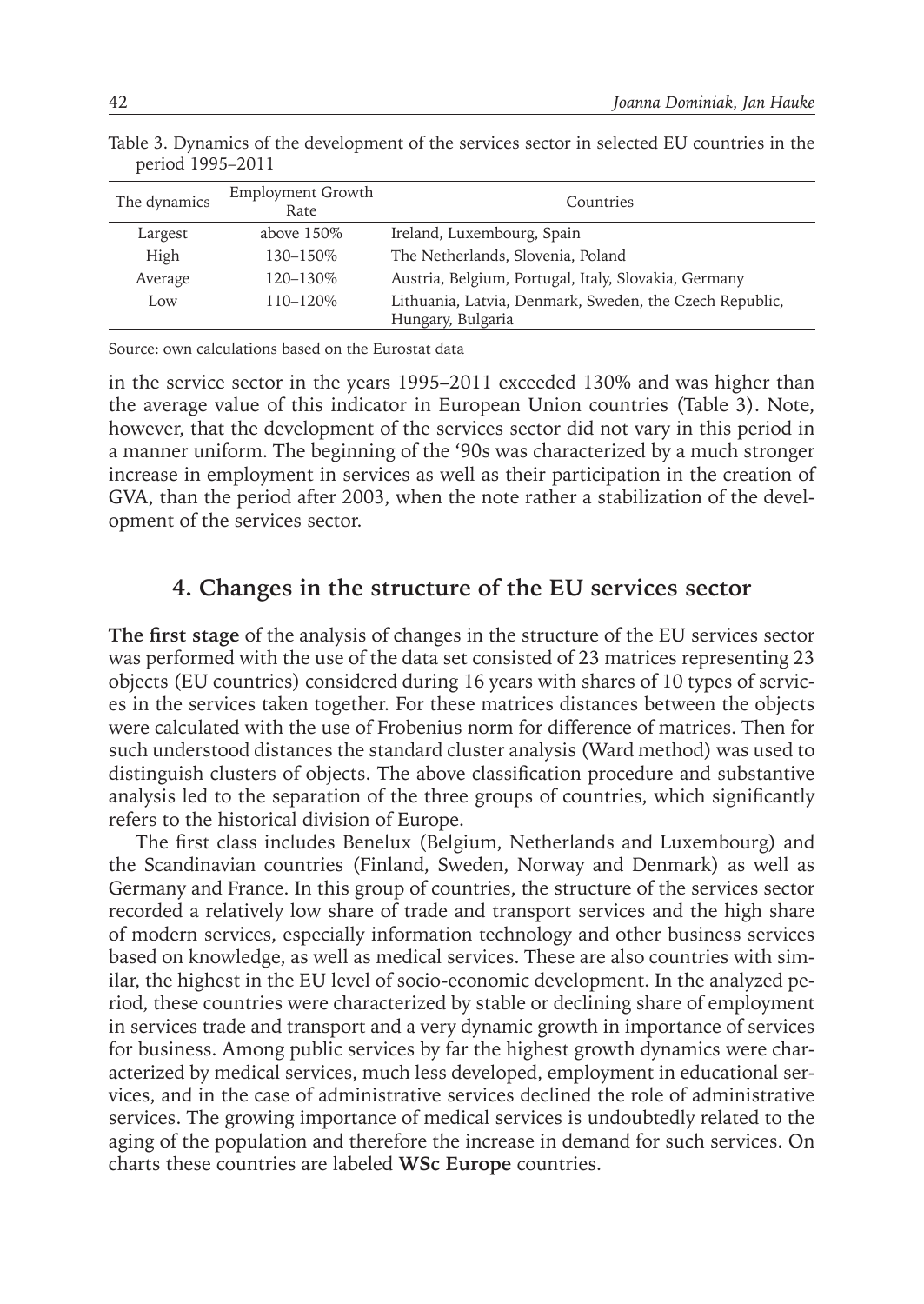The second group of countries includes the countries of Southern Europe: Greece, Spain, Italy and Portugal. This group has a slightly higher share of services related to the hotel and catering, which is connected with the tourism economic profile of the highlighted countries. In the analyzed period, the importance of these services in total employment grew. Compared with the first class, Southern European countries have a lower share business and medical services. On charts these countries are labeled **S Europe** countries.

The last, third class includes the countries of Central and Eastern Europe: Lithuania, Latvia, Estonia, Czech Republic, Slovakia, Slovenia, Bulgaria, Romania and Poland. Those countries are characterized by the lowest level of socio-economic development in the EU, which is reflected in their structure of the services sector. In that case, we are still dealing with the rapid development of commercial services, while in the rest of Europe is rather the decreasing importance of these services. On charts these countries are labeled **EC Europe** countries.

Dynamic classification countries carried out due to changes in the structure of services clearly refers to the level of socio-economic development. The structure of employment in the services sector of highly developed countries of Western and North Europe differs from the structure of the service sectors of Central and Eastern Europe countries. In the case of the first group of countries, which are characterized by a higher level of socio-economic development it is noticeable higher share of knowledge-based services (services with highly saturated knowledge) to accompany high-tech industry developed there, while countries with lower levels of development are characterized by a larger share of business, transport, and catering services – both in terms of employment and GVA creation. The type and the direction of changes taking place in the countries belonging to the distinguished first class seems to be reproduced – with some delay – in the other two classes. The changes in the structure of the services sector both in Poland and in other analyzed countries of Central and Eastern Europe are characterized by dynamic development of services for business (due to 2004 Polish Classification of Activities including section Real estate, business, and science services, and due to 2007 Polish Classification of Activities–including section Professional, Science and Technical Services). The high rate of growth of business services in this region of Europe testifies to try to catch up with the more developed countries of Northern and Western Europe. In these countries, with first class distinction, an increase in the share of employed in these services is followed mainly at the expense of commercial services, transport, hotels and restaurants. In France (like e. g. in Germany) the share of employed in business services in the reporting period increased from 13% to 17% while the share of this type of services decreased from 32% to 30%, and if we look at changes in the structure of the sector for years '70s, it was a drop from 38% to 30%. For the countries of Central and Eastern Europe is still observed a high share of commercial services in the structure of employment, which in the case of Hungary, the Czech Republic, Polish are still a little less than 40% of total employment in services.

In order to show the detailed characteristics of changes in the structure of the services sector has been traced changes in the share of individual sections of services for selected countries representing all emphasized earlier classes: France, Bel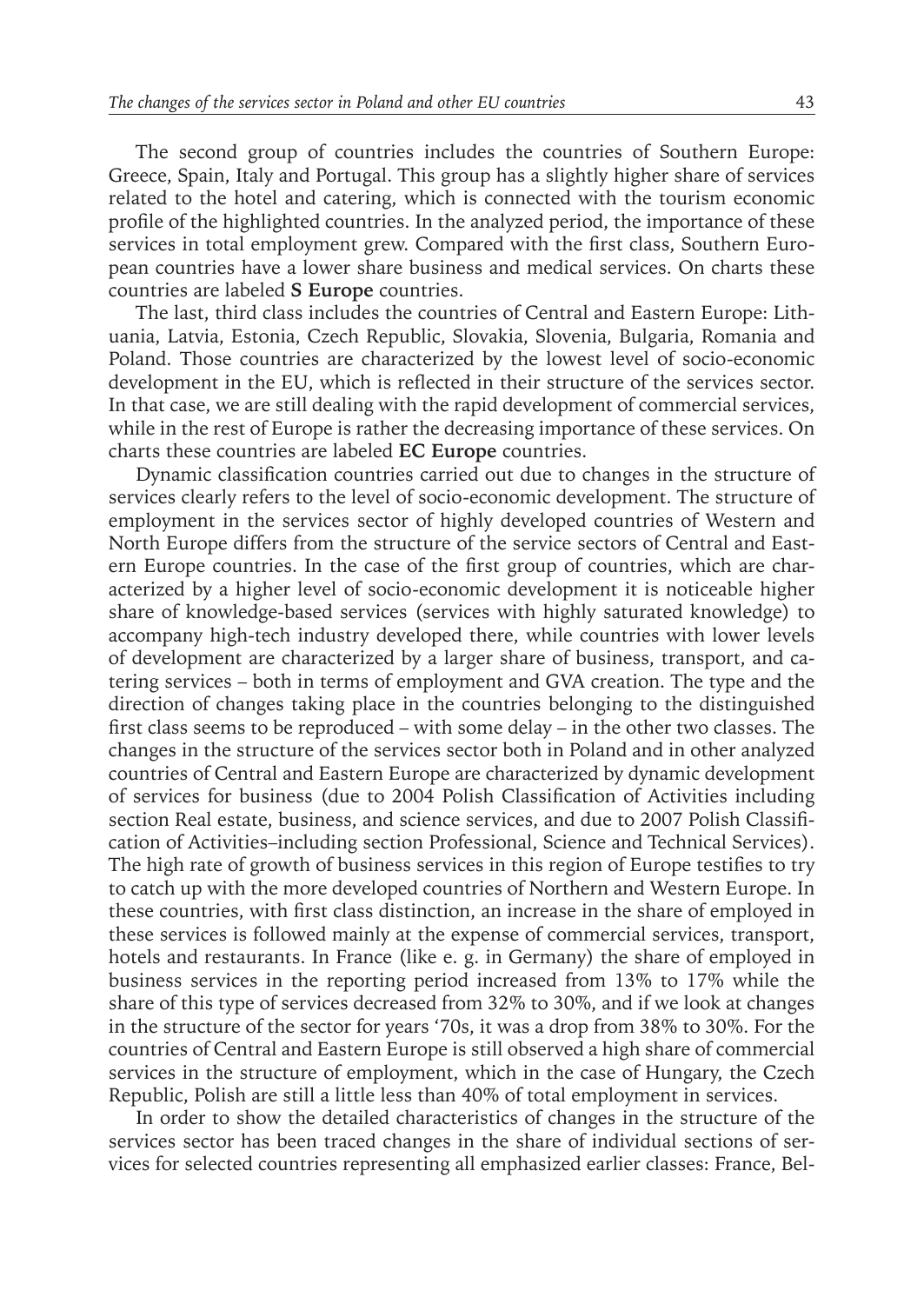gium and Sweden (I class), Greece and Spain (second class) and Slovakia and Latvia (class III ).

Trade services (including Section G of PKD //NACE) record the highest share and the highest growth rate in the countries of Central and Eastern Europe. A high percentage of those services is also noted in countries representing Southern Europe. Definitely smaller share of services in employment are characterized by the countries of Western and Norther Europe. In the analyzed period, in their case, this share remained stable or declined.

The high and still increasing share of hotel and catering, clearly visible is the case focused on the development of tourism in Southern Europe countries. In Greece, the participation of employees in these sectors was more than 6%, and in Spain was even higher and stood in at just over 7%. In other countries, the share of employment in this service sector was much lower and amounted to less than 4% of total employment.

Business services are characterized by the highest growth rate the share of employed. This applies, in principle, all distinguished classes of countries. Visible are the differences between countries in Western Europe (where the share of services in employment was above 14%) and other countries (between the second and third class there are no longer so clear differences).

**Second stage** of the analysis of changes in the structure of the EU services sector consisted of the analysis of trends in the development of services in separate classes of countries. Analysis of trends were performed with the use of linear regression for three distinguished classes of EU countries and shares of 9 of analysed types (S1-S9, see Tab. 1) of services treated separately. Then the significance of coefficients of regression and coefficients of determination were taken into account in order to characterize trends in the development of services (Table 4).

Precise changes in trends are presented by Figures 1, 2, 3 and 4 for chosen types of services (S1, S2, S5, and S8). Notably, in the case of S1, S2, and S5 the starting point share of EC Europe countries was lower comparing to other two classes show-

|                                                    | Class 1   |                | Class 2   |       | Class 3   |       |  |
|----------------------------------------------------|-----------|----------------|-----------|-------|-----------|-------|--|
|                                                    | Coeff. of | R <sup>2</sup> | Coeff. of | $R^2$ | Coeff. of | $R^2$ |  |
|                                                    | reg       |                | reg       |       | reg       |       |  |
| <b>S1</b> – Wholesale and retail trade             | $-0.029$  | 0.840          | 0.033     | 0.563 | 0.227     | 0.990 |  |
| S <sub>2</sub> – Hotels and restaurants            | 0.010     | 0.912          | 0.074     | 0.988 | 0.060     | 0.973 |  |
| $S3$ – Transport                                   | $-0.025$  | 0.832          | $-0.042$  | 0.906 | $-0.015$  | 0.323 |  |
| <b>S4</b> – Financial intermediation               | $-0.008$  | 0.565          | $-0.020$  | 0.603 | 0.027     | 0.826 |  |
| <b>S5</b> – Real estate and business<br>activities | 0.352     | 0.953          | 0.292     | 0.981 | 0.285     | 0.978 |  |
| $S6$ – Public administration                       | $-0.067$  | 0.925          | $-0.052$  | 0.889 | 0.070     | 0.752 |  |
| $S7 - Education$                                   | 0.011     | 0.278          | 0.009     | 0.331 | $-0.001$  | 0.001 |  |
| <b>S8</b> – Health and social work                 | 0.128     | 0.939          | 0.091     | 0.873 | $-0.004$  | 0.031 |  |
| $S9 - Other community$                             | 0.026     | 0.884          | 0.061     | 0.978 | 0.052     | 0.931 |  |

Table 4. Values of coefficients of regression and coefficients of determination

Source: own calculations based on the Eurostat data, in italics labelled statistical nonsignificance at  $p > 0.05$ .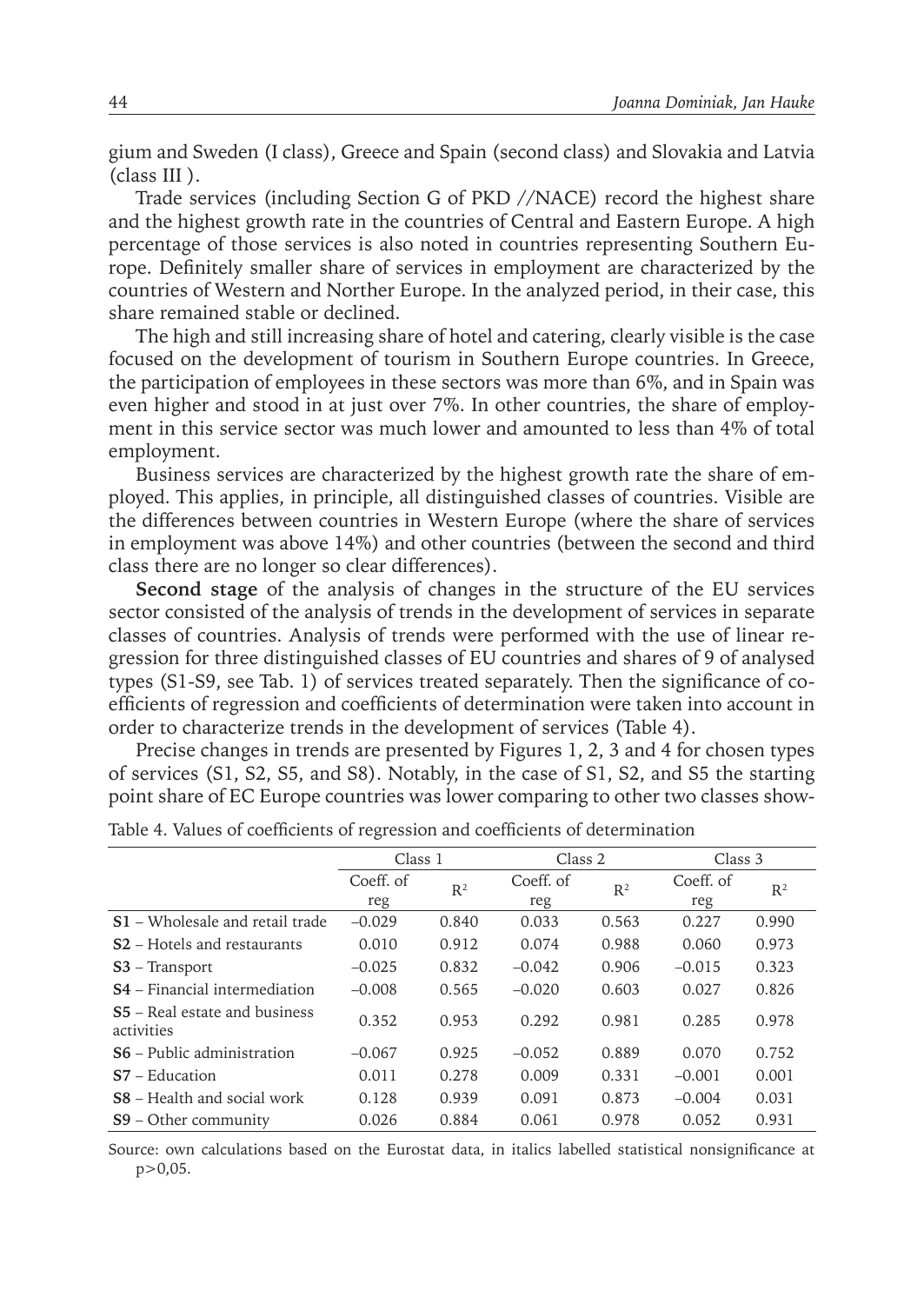

Fig. 1. Trends of type S1 (Wholesale and retail trade; repair of motor vehicles, motorcycles, and personal and household goods) of services



Fig. 2. Trends of type S2 (Hotels and restaurants) of services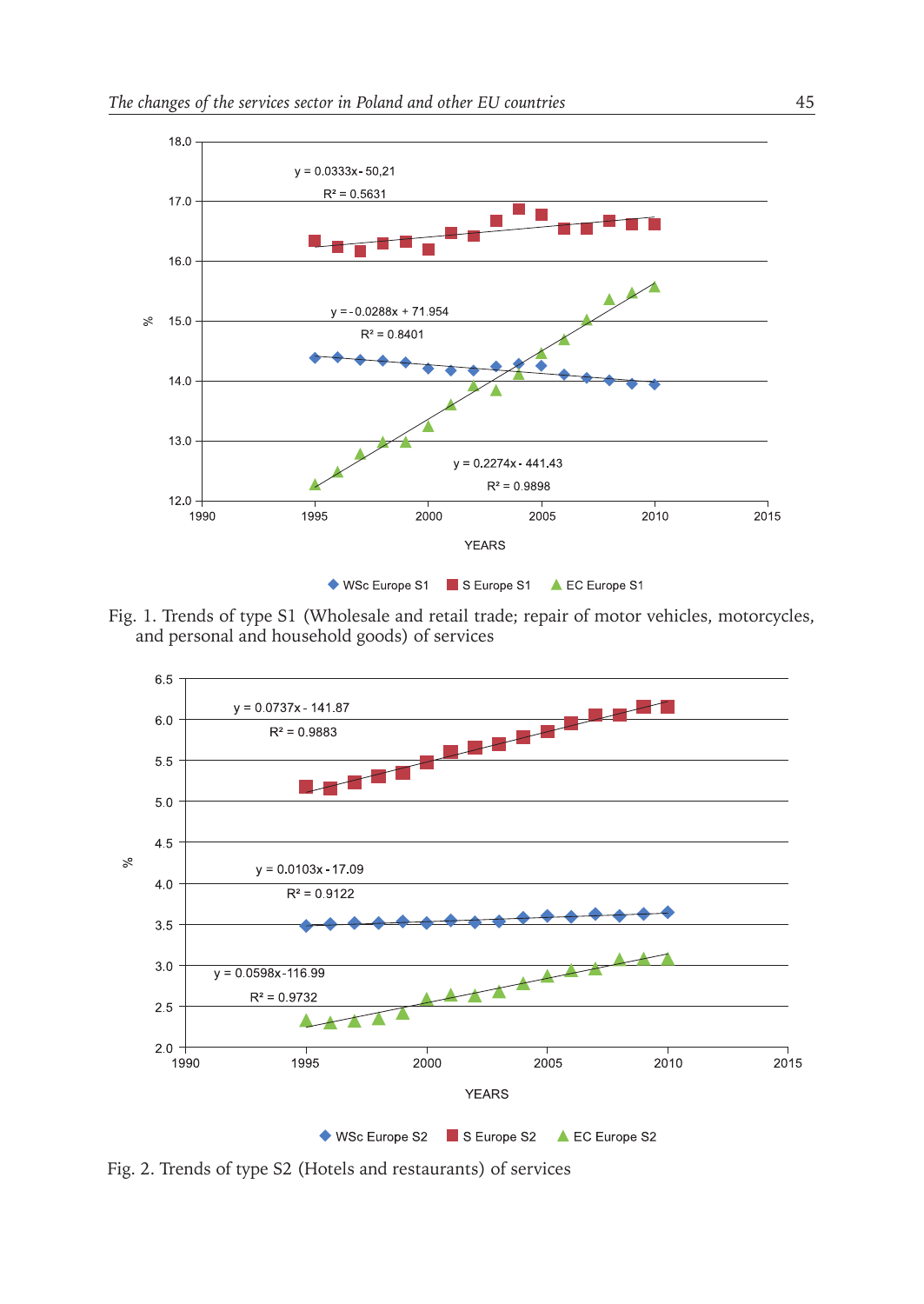![](_page_9_Figure_1.jpeg)

◆ WSc Europe S5 S Europe S5 A EC Europe S5

Fig. 3. Trends of type S5 (Real estate, renting and business activities) of services

![](_page_9_Figure_4.jpeg)

Fig. 4. Trends of type S8 (Health and social work) of services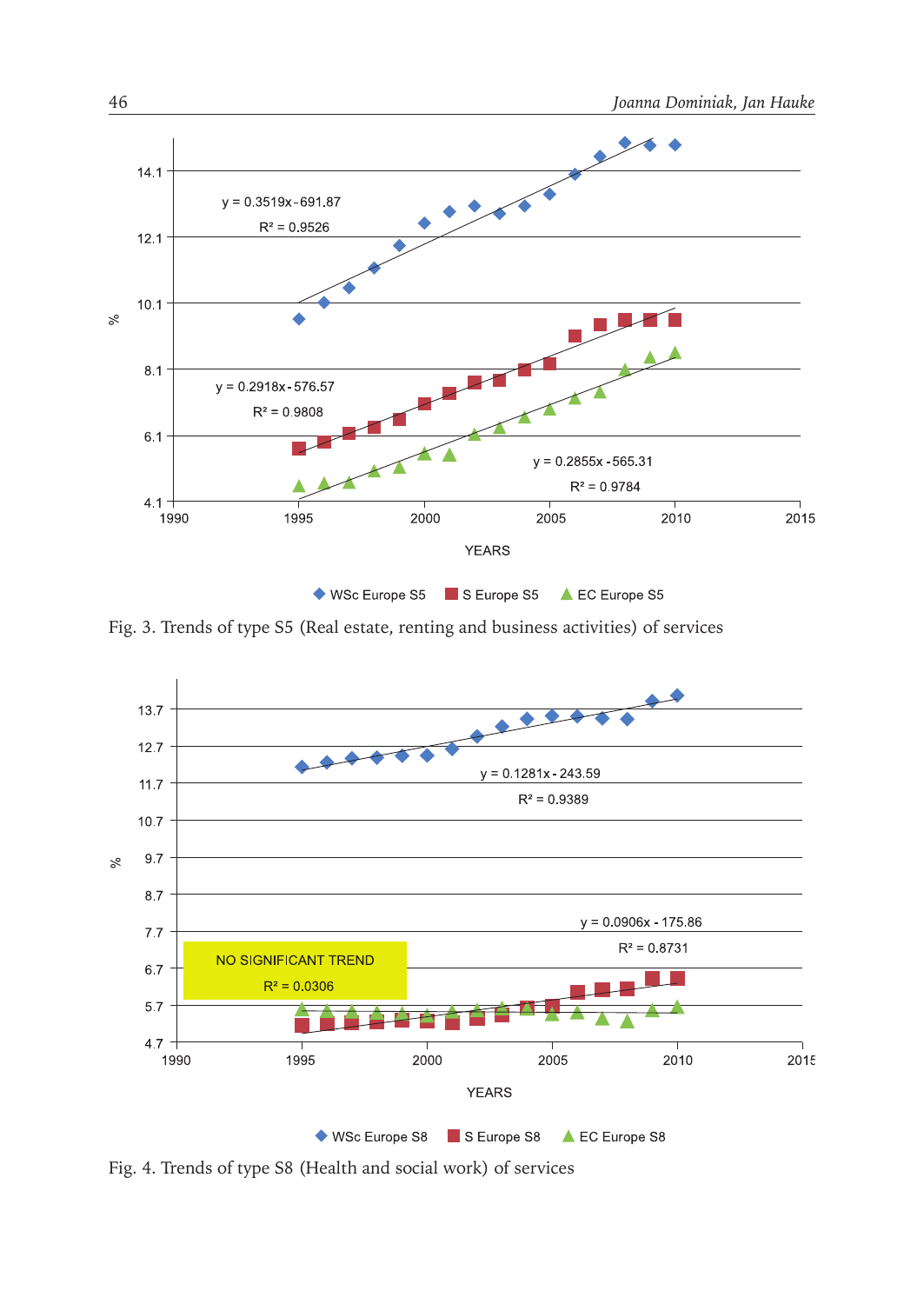ing a growing tendency, but only in the case of S1 the rate of growth was bigger than in other classes. The trend for EC Europe countries in the case of S8 having an initial value much lower than in WSc Europe countries and slightly higher than in S Europe countries shows specifically stagnation in the studied years.

#### **5. Changes of the services sector in Poland**

In Poland, in terms of Polish Classification of Activities the share of commercial services in the structure of the third sector (S3) in 2012 were about 39 (15% of total employment in the national economy). The largest share in the creation of GVA invariably has a section group consisting of commercial services, including transport and along with hotel and catering services. The persisting high share of commercial services in the employment structure is distinctive not only for Poland but also for the other countries in Central and Eastern Europe, such as Hungary and Czech Republic with the level of it a little less than 40% of total employment in services.

Sections characterized by the highest growth rate of employment growth were: section covering public administration as well as sections covering the aforementioned business services. This high rate of growth of administrative services in the analyzed period resulted from the reform of administrative and appointed local government districts in 1999. (Table 5). The high rate of growth of business services occurring in Poland and other countries in the region is consistent with the idea of the third phase of the development of services by Flejterski and others (2005), which is characterized by the significantly increasing role of services related to manufacturing processes. The business services are the most dynamically developing sphere of services. In Poland, however, also notes some signs of the develop-

|  | Table 5. Services sector growth in |  |  |  |  |
|--|------------------------------------|--|--|--|--|
|  | 1995-2008 (PKD 2004) in Po-        |  |  |  |  |
|  | land due to employment             |  |  |  |  |

| Section                | $1995 = 100\%$ |
|------------------------|----------------|
| National economy       | 107,7          |
| Service sector         | 146,2          |
| Public administration  | 272,3          |
| Business services      | 205,0          |
| Hotels and restaurants | 181,0          |
| Others                 | 171,7          |
| Finance                | 143,4          |
| Education              | 143,2          |
| Trade                  | 129,9          |
| Transport              | 118,9          |
| Healthcare             | 96.8           |

Source: GUS Local Data Bank.

ment of more advanced services (Knowledge Intensive Services Business, and for example Information Services), which is characteristic for the fourth phase of development services. The exception to Pan-European trends is relatively low growth in services related to health care. However, this situation is changing and according to the latest data published in a PKD 2007 (NACE Rev. 2), the share of services in employment increases slightly (2009–2011).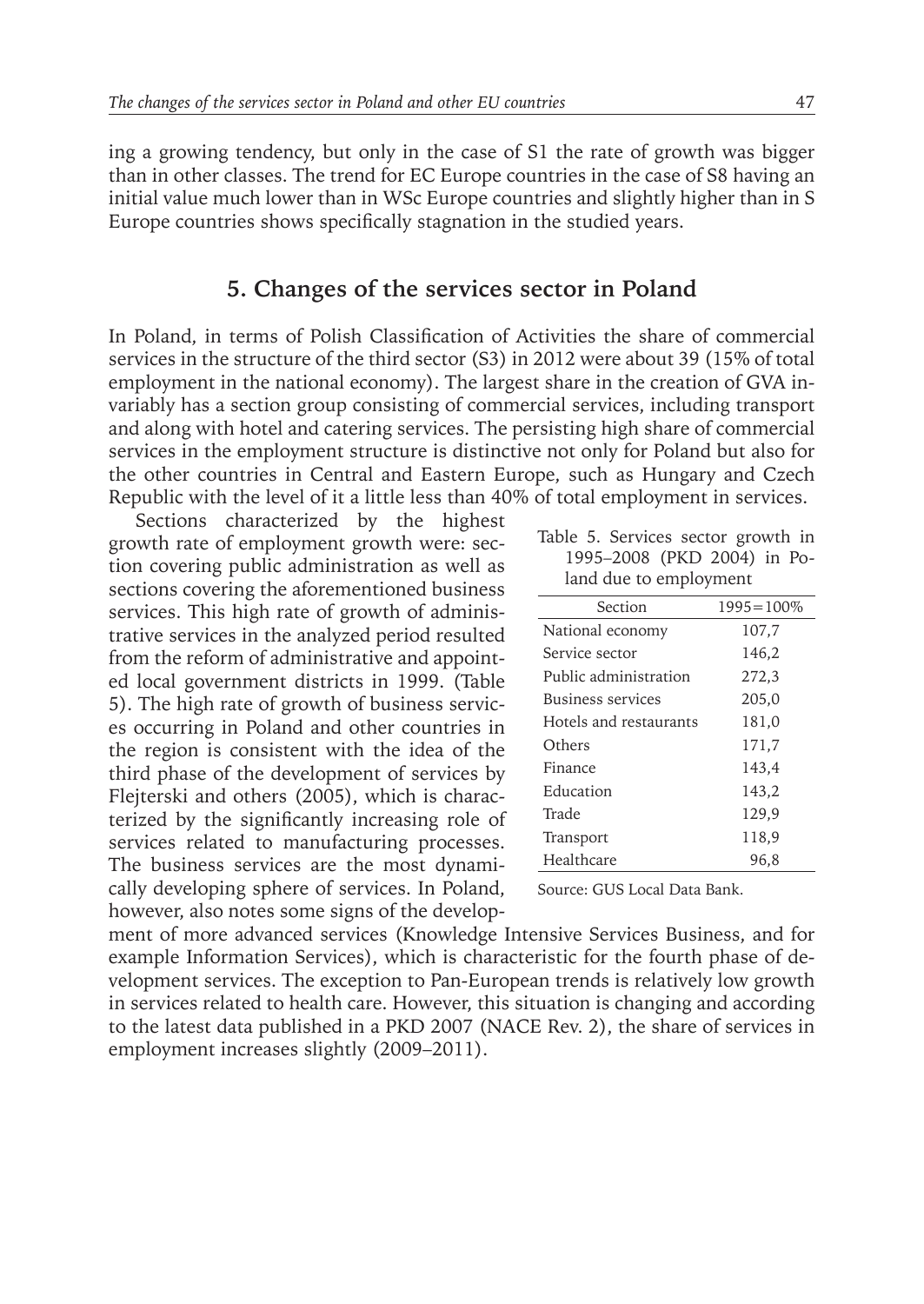### **6. Conclusions**

- 1) The level of development of the services sector is strongly positively correlated with the level of socio-economic development. Countries with the highest share of employment in services is the Netherlands, Belgium and Denmark (above 80%), the countries with the lowest share – Romania, Bulgaria, and Poland.
- 2) High growth in employment in the services sector is observed not only in countries that in the period "catching" the distance to developed countries (Ireland, Poland, Slovenia) but also in countries that are already highly developed (The Netherlands, Luxembourg). Similarly, the lowest employment dynamics is observed in such countries as Bulgaria, the Czech Republic and Denmark and Sweden.
- 3) Similar trends were recorded in relation to the share of service sector in gross value added.
- 4) In developed countries (France, Germany) has been a decline in employment in services trade, transport, hotels and restaurants for services with highly saturated knowledge (business services, information services and telecommunications). In the countries of Central and Eastern Europe, the share of employment in trade services still remains at a high level or even increased. It is also increasing participation of business services, while employment is decreasing in non-market services.
- 5) In countries with a high level of development, the largest share in the creation of GVA are business services, while in less developed countries – trade and transport services.
- 6) The share of services sector in the employment structure of Polish '60s increased from 23% to over 55% in 2012., there was an increase the participation of all the distinguished types of services; the greatest dynamics in the employment structure was observed in business services.

#### **References**

Bell D., 1974, *The Coming of Post-Industrial Society*. New York: Harper Colophon Books.

- Chojnicki Z., 1999, *Region w ujęciu geograficzno-systemowym* (*Region in terms of geography and system*), [in:] Chojnicki Z. (ed.), *Podstawy metodologiczne i teoretyczne geografii* (*Fundamentals of methodological and theoretical of geography*). Poznań: Bogucki Wydawnictwo Naukowe, pp. 327–353.
- Clark C., 1940, *The Conditions of Economic Progress.* London: Macmillan.
- Cyrek M., 2008, *Poziom rozwoju sektora usług w Polsce w układzie międzywojewódzkim* (*The level of development of the services sector in Poland in the inter-regional system*), [in:] Panasiuk A., Rogoziński K. (eds.), *Usługi w Polsce – nauka, dydaktyka i praktyka wobec wyzwań przyszłości*  (*Services in Poland – research, teaching and practice of facing the challenges of the future*)*.* Tom I, Zeszyty Naukowe Uniwersytetu Szczecińskiego, 497, Ekonomiczne Problemy Usług, 20. Szczecin: Wydawnictwo Naukowe Uniwersytetu Szczecińskiego, pp. 239–245.
- Giarini O., 1986, *Coming of age of the service economy*. "Science and Public Policy" 13(4), pp. 209–215.
- Fisher A.G.B., 1935, *The Clash of Progress and Security*. London: Macmillan.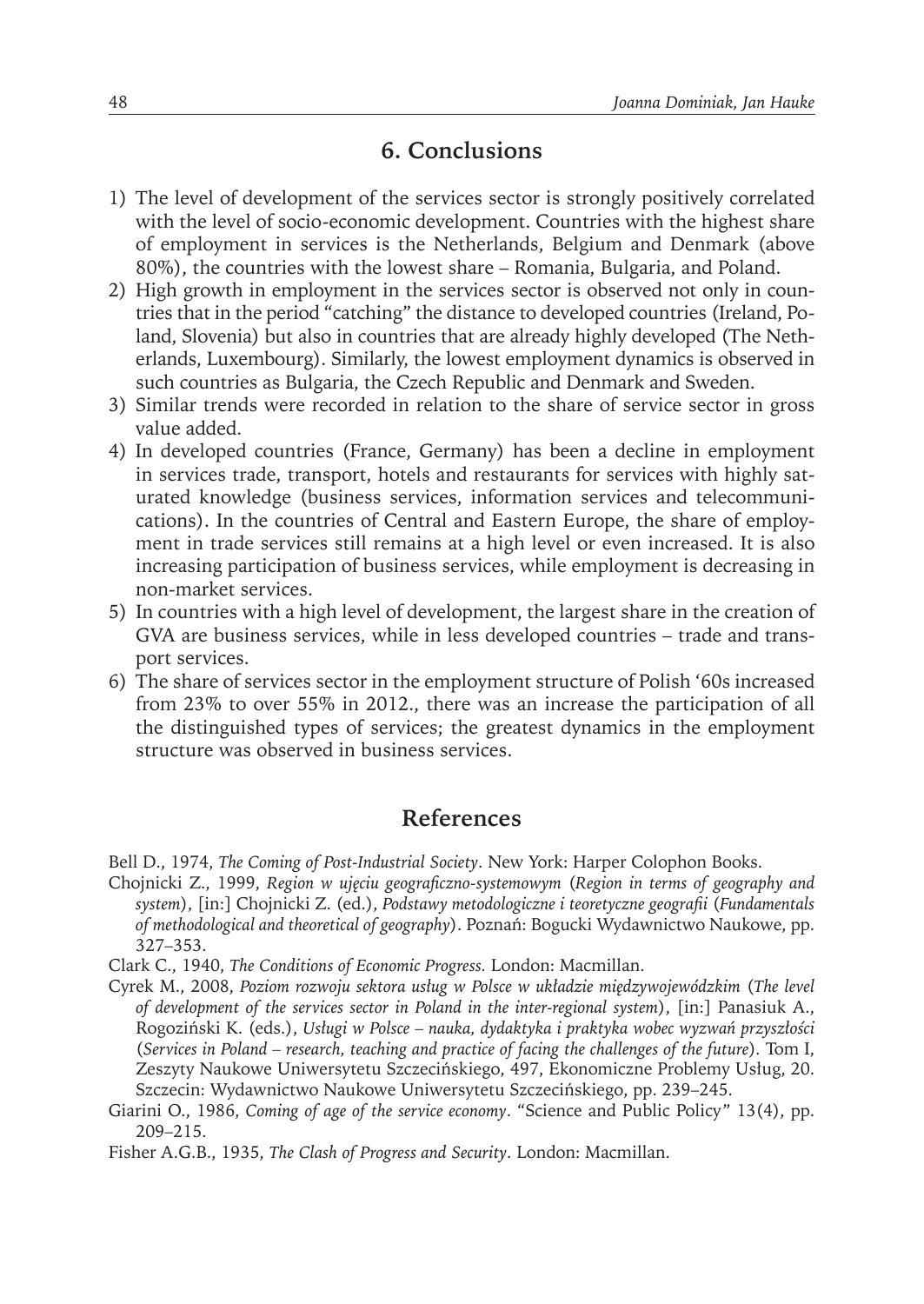- Flejterski S., Panasiuk A., Perenc J., Rosa G., 2005, *Współczesna ekonomika usług* (*Modern economics of services*). Warszawa: Wydawnictwo Naukowe PWN.
- Fourastié J., 1969, *Die grosse Hoffnung des zwanzigsten Jahrhunderts*. Köln: Bund Verlag.
- Gershuny J., 1978, *After Industrial Society?: Emerging Self-Service Economy*. London: Macmillan.
- Hertog den P., 2000, *Knowledge-intensive business services as co-producers of innovation*. "International Journal of Innovation Management" 4(4), pp. 491–528.
- Kabaj M.,1972, *Elementy pełnego racjonalnego zatrudnienia w gospodarce socjalistycznej* (*Elements of rational full employment in a socialist economy*). Warszawa: KIW.
- Katouzian M.A., 1970, *The Development of the Service Sector: A New Approach*. "Oxford Economic Papers" 22, pp. 362–382.
- Kłosowski F., 2006, *Sektor usług w gospodarce regionu tradycyjnego w warunkach transformacji i restrukturyzacji – przykład konurbacji katowickiej* (*The services sector in the traditional regional economy in terms of transformation and restructuring – the example of the Katowice conurbation*). Katowice: Wydawnictwo Uniwersytetu Śląskiego.
- Kwiatkowski E., 1980, *Teoria trzech sektorów gospodarki. Prezentacja i próba oceny* (*The theory of the three sectors of the economy. Presentation and attempt to evaluate*)*.* Warszawa PWN.
- Menz L., 1965, *Der tertiäre Sektor. Der Dienstleistungsbereich in den modernen Volks-wirtschaften*. Zurich: Polygraphischer.
- Miles I., 2005, *Knowledge-intensive business services: prospects and policies*. "Foresight" 7(6), pp. 39–63.
- Miles I., 2008, Knowledge services, [in:] Hearn G., Rooney D. (eds.), *Knowledge policy. Challenges for the 21st Century*. Cheltenham: Edward Elgar Publishing Limited.
- Muller E., Doloreux D., 2007, *The key dimensions of knowledge intensive business services (KIBS) analysis: a decade of evolution*. Working Papers Firms and Region 1/2007.
- Nowosielska E., 1994, *Sfera usług w badaniach geograficznych: główne tendencje rozwojowe ostatniego dwudziestolecia i aktualne problemy badawcze* (*The sphere of services in geographical research: the main trends of the last two decades and current research problems. Zeszyty IGiPZ PAN 22,* Warszawa.
- Rogoziński K., 1993, *Usługi rynkowe* (*Market services*). Poznań: Wydawnictwo Akademii Ekonomicznej.
- Strambach S., 2008, *Knowledge-Intensive Business Services (KIBS) as drivers of multilevel knowledge dynamics*. "International Journal of Services Technology and Management" 10, pp. 152–174.
- Węgrzyn G., 2013, *Sektor usług w gospodarce opartej na wiedzy studium komparatystyczne* (*The service sector of a knowledge-based economy – a comparative study*). "Oeconomia Copernicana" 1, pp. 53–64.
- Werwicki A., 1998, *Zmiany paradygmatu geografii usług* (*Paradigm shifts in the geography of services*)*. "*Przegląd Geograficzny" No. 70, pp. 3–4.

Affiliation:

#### **Joanna Dominiak**

Adam Mickiewicz University in Poznań

Institute of Socio-Economic Geography and Spatial Management

Dzięgielowa 27, 61-680 Poznań (Poland)

e-mail: dominiak@amu.edu.pl

#### **Jan Hauke**

Adam Mickiewicz University in Poznań

Institute of Socio-Economic Geography and Spatial Management

Dzięgielowa 27, 61-680 Poznań (Poland)

e-mail: jhauke@amu.edu.pl